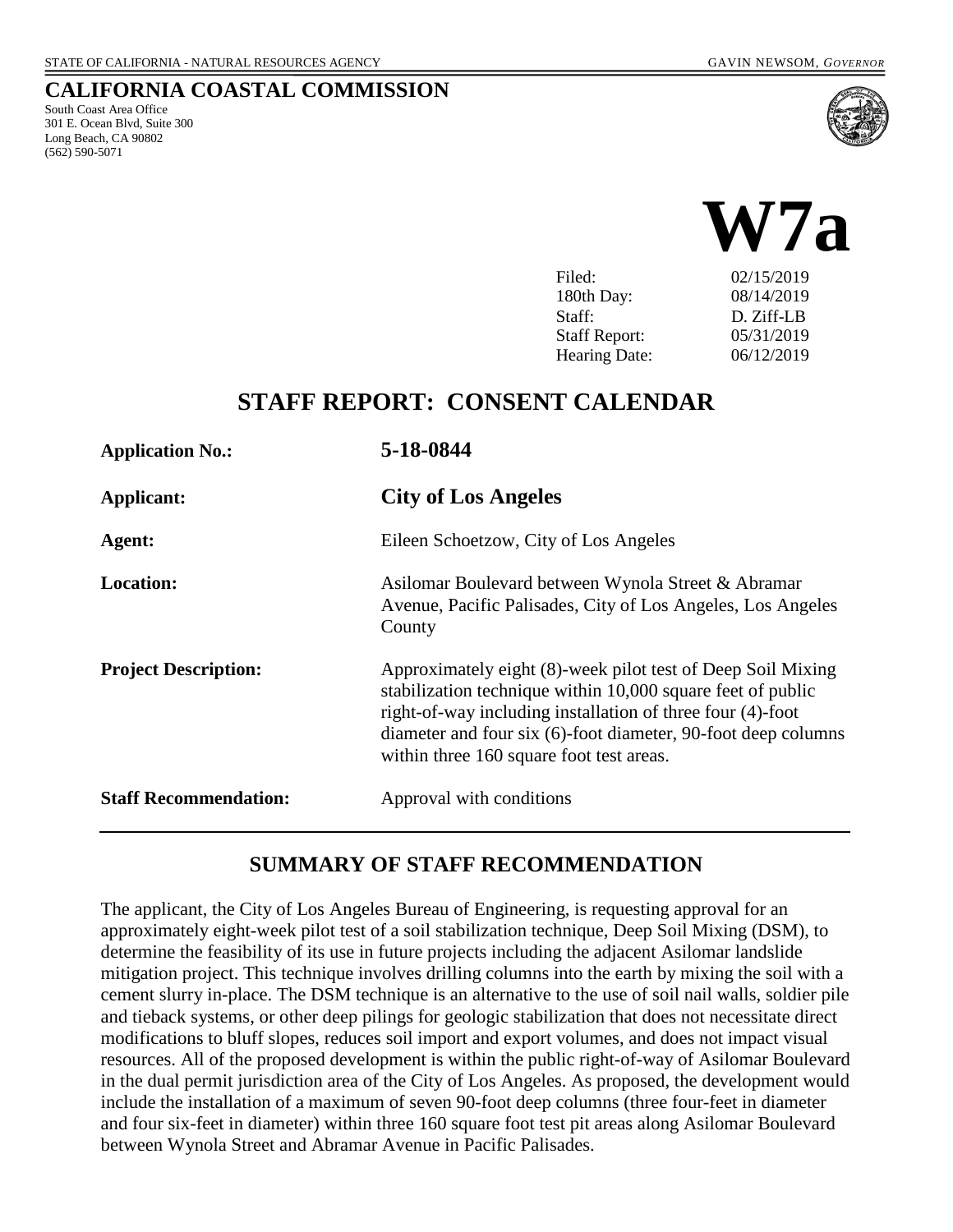The project site is located on top of a coastal bluff landward of Pacific Coast Highway and approximately ¼ mile from Will Rodgers State Beach. The north side of Asilomar Boulevard is developed with single-family residences and the south side (seaward side) of the street fronts Asilomar View Park, which includes open space and habitat area, with public benches oriented toward the expansive ocean view. There are dirt access roads through the open space and a mobile home park on the bluff slope between the project site and Pacific Coast Highway.

The proposed construction impacts are mostly temporary (i.e. the closure of the street to the public, use of a crane, cement silos, dump trucks, an excavator, and pickup trucks, and construction-related noise); the more permanent development is the installation of the mixed soil and cement columns, which would be below grade. There will be no work in the habitat area on the face of the bluff. However, sensitive native plant communities, including coastal scrub and lemonade berry scrub, exist within close proximity to the project site, and may support nesting birds.

In order to preserve natural habitat and biological productivity, as well as cultural and paleontological resources, Commission staff recommend approval of the coastal development permit with five (5) special conditions. **Special Condition 2** requires temporary silt fencing to be added to the final project plans and **Special Condition 3** requires the City to implement construction best management practices to protect these communities from construction-related debris and pollution. In addition, construction-related noise may impact bird species that may be nesting in the adjacent habitat area. Thus, **Special Condition 4** requires pre-construction nesting bird surveys and avoidance of impacts to any nesting birds found within 300 feet of the project site.

A Paleontological Technical Study prepared by Paleo Solutions, Inc. in October 2017 identified that subterranean development in this area has the potential for adverse impacts to scientifically significant paleontological resources. The DSM technique mixes the soil in place with a cement slurry using augers equipped with blades or paddles, which does not allow for paleontological, archaeological, or cultural monitors to observe the soils at depth during construction or prior to their potential disturbance. Therefore, **Special Condition 1** requires the development to be conducted in accordance with the City's proposal, including having Native American and archaeological monitors on-site during the excavation of the test pits. In addition, **Special Condition 5** requires the City to submit a DSM Pilot Project Monitoring Program that includes plans to use ground penetrating radar prior to construction, excavate test pit areas to a depth appropriate to minimize impacts to tribal cultural and archeological resources, monitor construction activities, and produce a report summarizing the pilot project's results and implications statewide in the coastal zone. As conditioned, the proposed development minimizes impacts to coastal resources and is consistent with the Chapter 3 policies of the Coastal Act.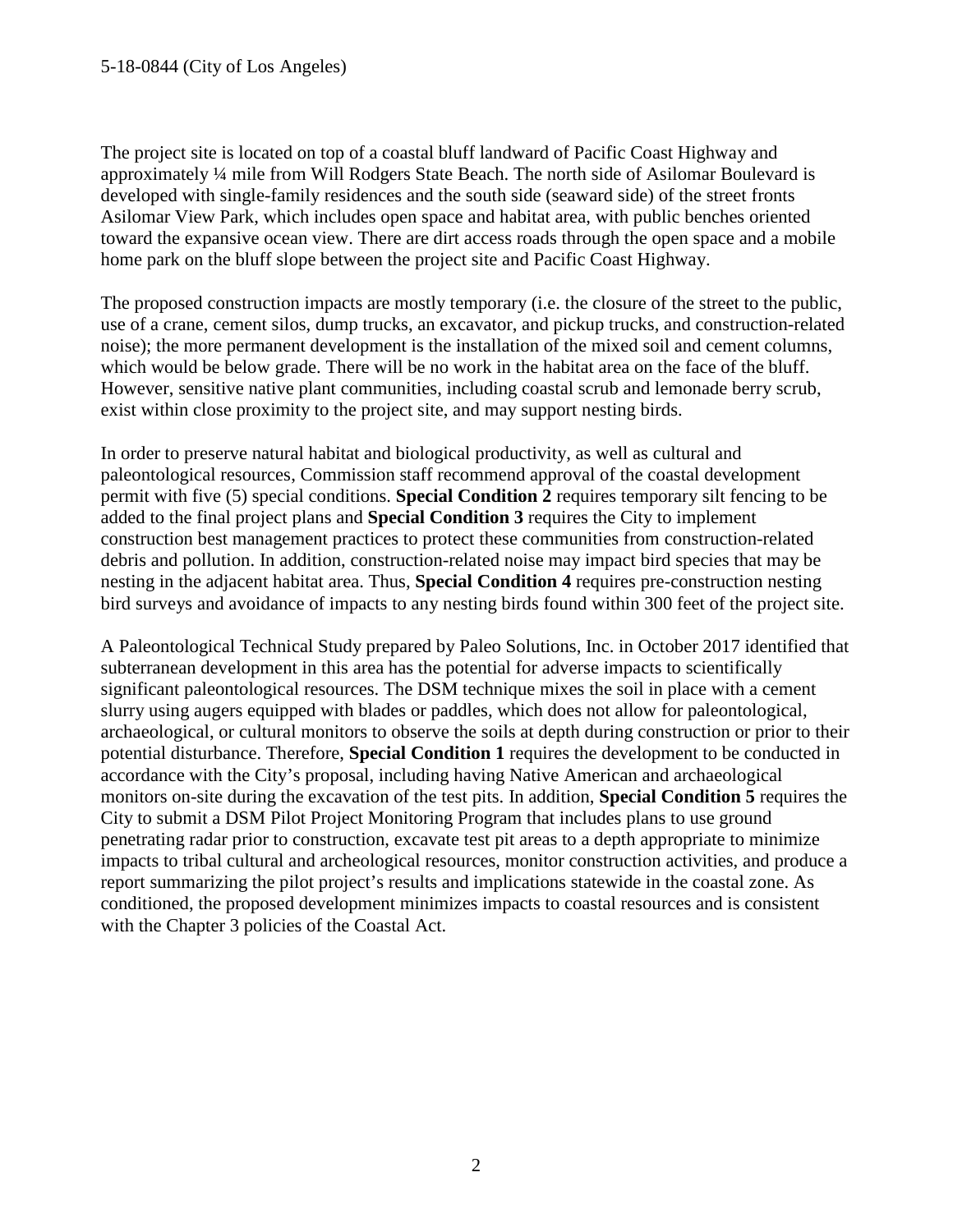# **TABLE OF CONTENTS**

| П. |             |  |
|----|-------------|--|
|    |             |  |
|    |             |  |
|    | $A_{.}$     |  |
|    | B.          |  |
|    | C.          |  |
|    | D.          |  |
|    | $E_{\rm c}$ |  |
|    | F.          |  |
|    | G.          |  |
|    | H.          |  |

#### **EXHIBITS**

Exhibit 1 - Vicinity Map Exhibit  $2$  – Project Plans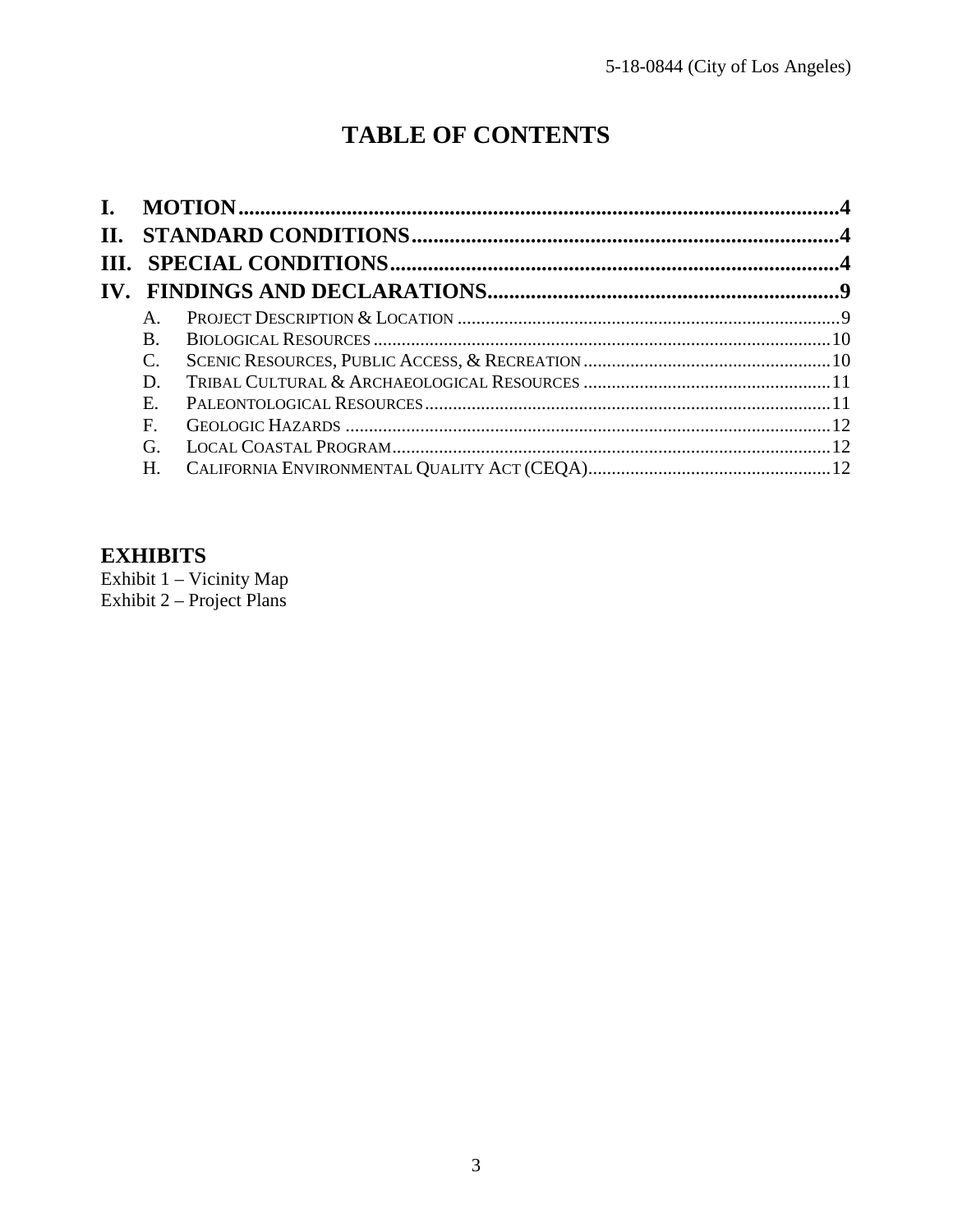# <span id="page-3-0"></span>**I. MOTION**

#### **Motion:**

*I move that the Commission approve the coastal development permit applications included on the consent calendar in accordance with the staff recommendations.*

Staff recommends a **YES** vote. Passage of this motion will result in approval of all of the permits included on the consent calendar. The motion passes only by affirmative vote of a majority of the Commissioners present.

# <span id="page-3-1"></span>**II. STANDARD CONDITIONS**

This permit is granted subject to the following standard conditions:

- 1. **Notice of Receipt and Acknowledgment**. The permit is not valid and development shall not commence until a copy of the permit, signed by the permittee or authorized agent, acknowledging receipt of the permit and acceptance of the terms and conditions, is returned to the Commission office.
- 2. **Expiration.** If development has not commenced, the permit will expire two years from the date on which the Commission voted on the application. Development shall be pursued in a diligent manner and completed in a reasonable period of time. Application for extension of the permit must be made prior to the expiration date.
- 3. **Interpretation.** Any questions of intent of interpretation of any condition will be resolved by the Executive Director or the Commission.
- 4. **Assignment.** The permit may be assigned to any qualified person, provided assignee files with the Commission an affidavit accepting all terms and conditions of the permit.
- 5. **Terms and Conditions Run with the Land.** These terms and conditions shall be perpetual, and it is the intention of the Commission and the permittee to bind all future owners and possessors of the subject property to the terms and conditions.

# <span id="page-3-2"></span>**III. SPECIAL CONDITIONS**

This permit is granted subject to the following special conditions:

**1. Permit Compliance.** All development must occur in strict compliance with the proposal as set forth in the permit application, subject to the standard and special conditions contained herein, and the Final Revised Plans. Any deviation from the approved approximately eight (8)-week pilot project, including, but not limited to, future use of the Deep Soil Mixing technique in the coastal zone, shall be reported to the Executive Director. No changes to the plans shall occur without a Coastal Commission approved amendment to this coastal development permit unless the Executive Director provides a written determination that no amendment is legally required.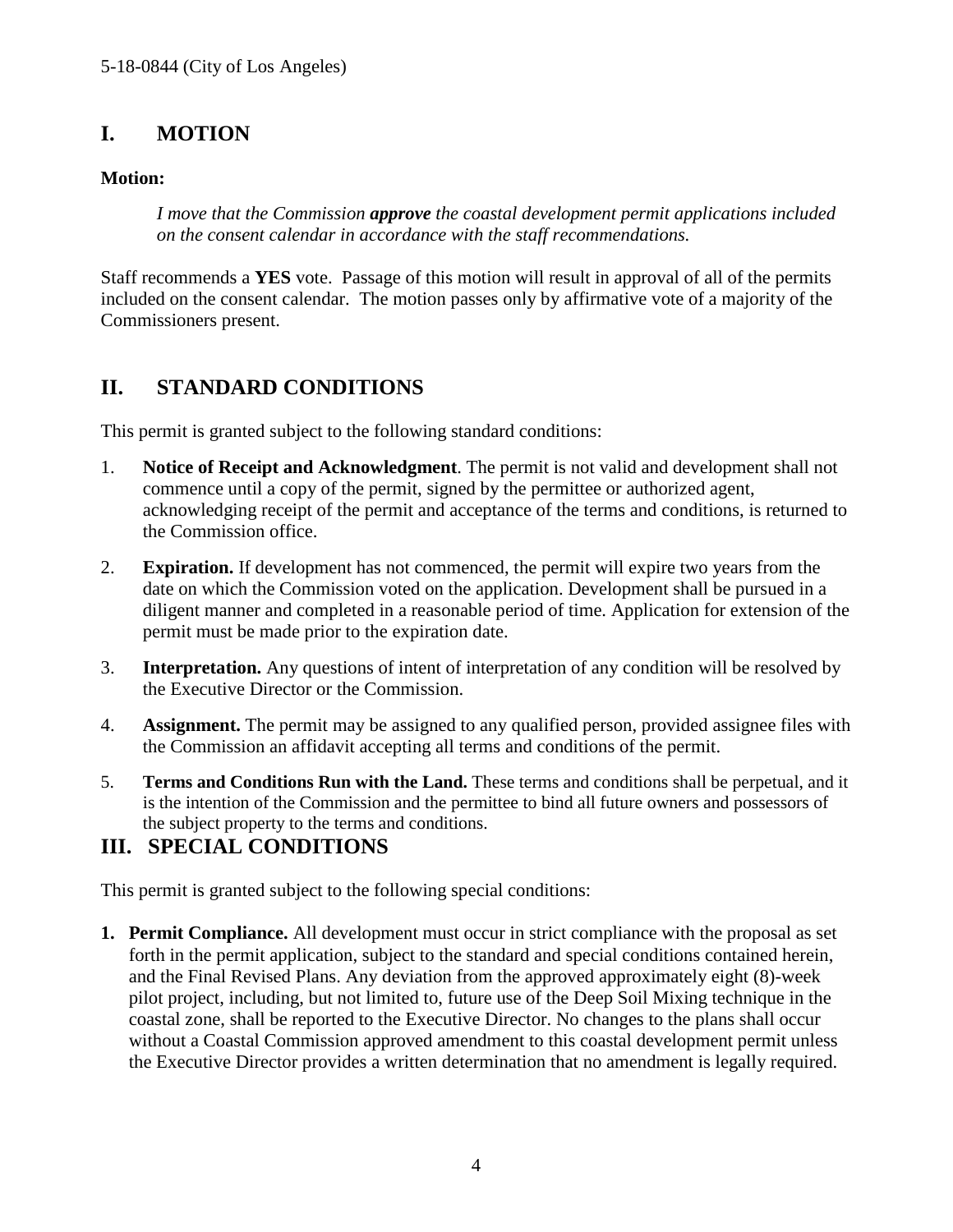- **2. Submittal of Final Revised Plans.** PRIOR TO ISSUANCE OF THE COASTAL DEVELOPMENT PERMIT the applicant shall submit, for the review and written approval of the Executive Director, two 11" x17" sets of final plans, modified as required below.
	- A. The site plans shall be revised to reflect the project description received by the Commission on February 1, 2019 and include the special conditions of CDP No. 5-18-0844.
	- B. The temporary fence located on the south (seaward) side of the project site shall be outfitted with a silt screen to minimize intrusion of construction materials, including sediment and dust, into the adjacent park and habitat area.

#### **3. Construction Best Management Practices.**

- A. Minimize Erosion and Sediment Discharge. During construction, erosion and the discharge of sediment off-site or to coastal waters shall be minimized through the use of appropriate Best Management Practices (BMPs), including:
	- 1. Land disturbance during construction (e.g., clearing, grading, and cut-and-fill) shall be minimized, and grading activities shall be phased, to avoid increased erosion and sedimentation.
	- 2. Erosion control BMPs (such as mulch, soil binders, geotextile blankets or mats, or temporary seeding) shall be installed as needed to prevent soil from being transported by water or wind. Temporary BMPs shall be implemented to stabilize soil on graded or disturbed areas as soon as feasible during construction, where there is a potential for soil erosion to lead to discharge of sediment off-site or to coastal waters.
	- 3. Sediment control BMPs (such as silt fences, fiber rolls, sediment basins, inlet protection, sand bag barriers, or straw bale barriers) shall be installed as needed to trap and remove eroded sediment from runoff, to prevent sedimentation of coastal waters.
	- 4. Tracking control BMPs (such as a stabilized construction entrance/exit, and street sweeping) shall be installed or implemented as needed to prevent tracking sediment offsite by vehicles leaving the construction area.
	- 5. Runoff control BMPs (such as a concrete washout facility, dewatering tank, or dedicated vehicle wash area) that will be implemented during construction to retain, infiltrate, or treat stormwater and non-stormwater runoff.
- B. Minimize Discharge of Construction Pollutants. The discharge of other pollutants resulting from construction activities (such as chemicals, paints, vehicle fluids, petroleum products, asphalt and cement compounds, debris, and trash) into runoff or coastal waters shall be minimized through the use of appropriate BMPs, including:
	- 1. Covering stockpiled construction materials, soil, and other excavated materials to prevent contact with rain, and protecting all stockpiles from stormwater runoff using temporary perimeter barriers.
	- 2. Cleaning up all leaks, drips, and spills immediately; having a written plan for the cleanup of spills and leaks; and maintaining an inventory of products and chemicals used on site.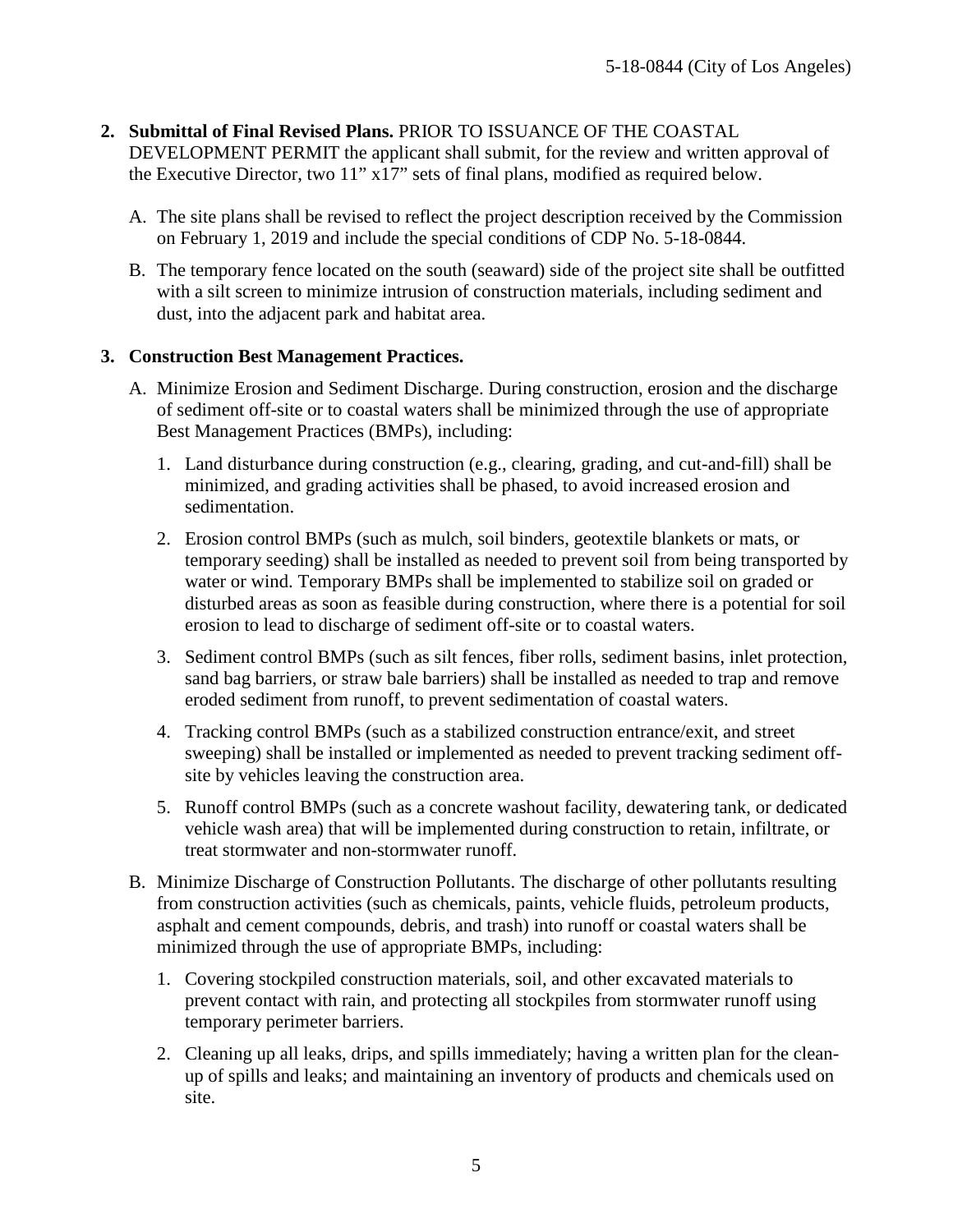- 3. Proper disposal of all wastes; providing trash receptacles on site; and covering open trash receptacles during wet weather.
- 4. Prompt removal of all construction debris from Asilomar View Park.
- 5. Detaining, infiltrating, or treating runoff, if needed, prior to conveyance off-site during construction.
- C. Fueling and maintenance of construction equipment and vehicles shall be conducted off site if feasible. Any fueling and maintenance of mobile equipment conducted on site shall not take place in the park, and shall take place at a designated area located at least 50 feet from environmentally sensitive habitat area, drainage courses, and storm drain inlets, if feasible (unless those inlets are blocked to protect against fuel spills). The fueling and maintenance area shall be designed to fully contain any spills of fuel, oil, or other contaminants. Equipment that cannot be feasibly relocated to a designated fueling and maintenance area (such as cranes) may be fueled and maintained in other areas of the site, provided that procedures are implemented to fully contain any potential spills.
- D. Minimize Other Impacts of Construction Activities. Other impacts of construction activities shall be minimized through the use of appropriate BMPs, including:
	- 1. Soil compaction due to construction activities shall be minimized, to retain the natural stormwater infiltration capacity of the soil.
	- 2. The use of temporary erosion and sediment control products (such as fiber rolls, erosion control blankets, mulch control netting, and silt fences) that incorporate plastic netting (such as polypropylene, nylon, polyethylene, polyester, or other synthetic fibers) shall be avoided, to minimize wildlife entanglement and plastic debris pollution.
- **4. Nesting Bird Surveys.** For any construction activities that occur during nesting season (January to September), the permittee shall retain the services of a qualified biologist to conduct nesting bird species surveys in order to determine the presence of sensitive bird species including, but not limited to, California gnatcatchers. At least 30 calendar days prior to commencement of any project operations, the applicant shall submit the name and qualifications of the biologist, for the review and approval of the Executive Director. All project construction and operations shall be carried out consistent with the following:
	- A. The permittee shall ensure that the biologist shall conduct the surveys 30 calendar days prior to the construction activities, including excavation and drilling, to detect any active bird nests in all trees and large shrubs within 500 feet of the project (including, but not limited to, the large shrubs on the bluff face). A follow-up survey must be conducted three (3) calendar days prior to the initiation of construction and nest surveys must continue on a monthly basis throughout the nesting season or until the project is completed, whichever comes first. These surveys shall be submitted to the Executive Director within two days of completion.
	- B. If an active nest of any song bird is found within 300 feet of the project, or an active nest for any raptor species is found within 500 feet of the project, the permittee's biologist shall monitor bird behavior and construction noise levels. The nest shall not be removed or disturbed. The biological monitor shall be present during all significant construction activities (those with potential noise impacts) to ensure that nesting birds are not disturbed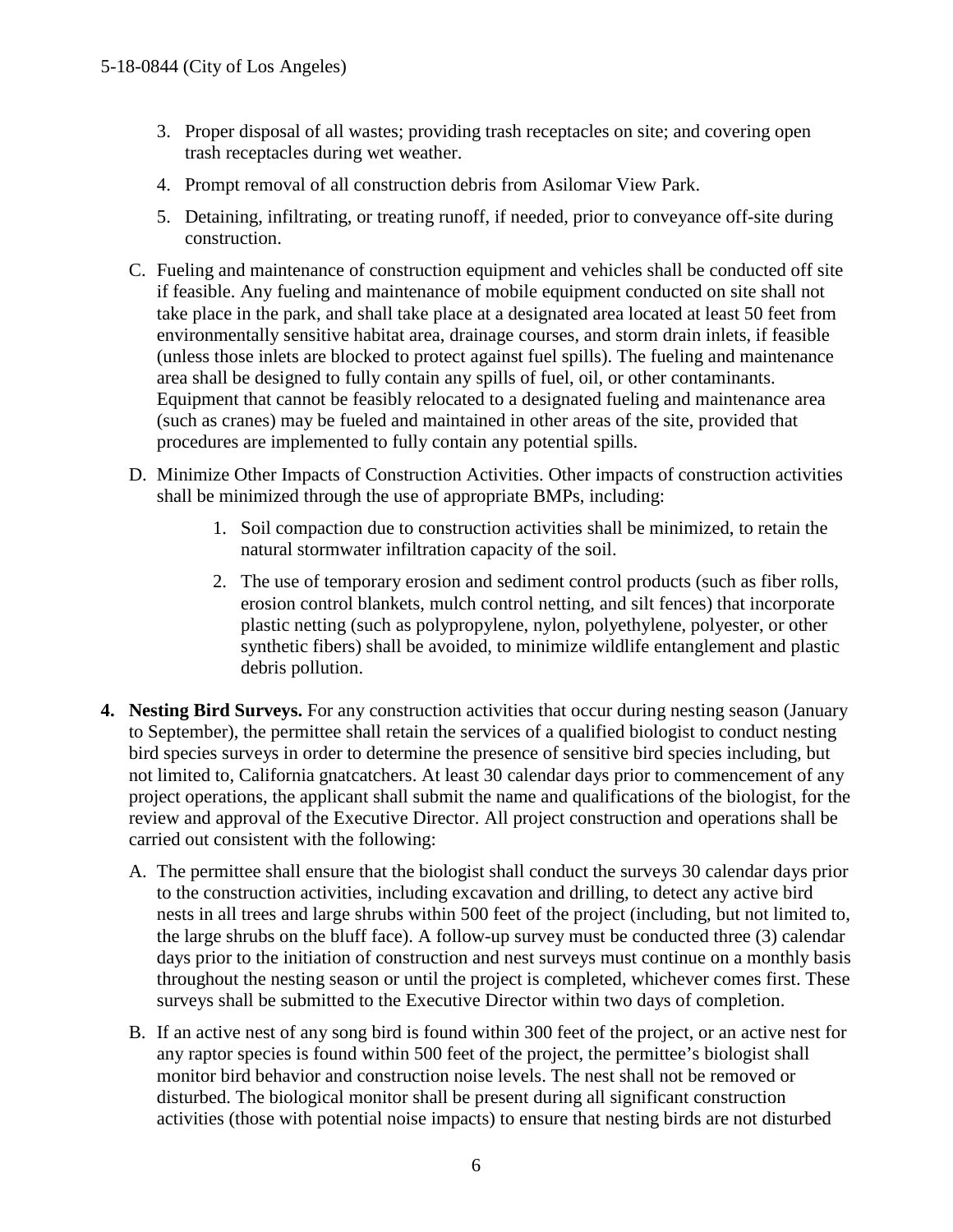by construction related noise. Construction-related activities may occur only if noise levels are at or below a peak of 65 dB at the nest site(s). If construction-related noise exceeds a peak level of 65 dB at the nest site(s), sound mitigation measures such as sound shields, blankets around smaller equipment, use of mufflers, and minimizing the use of back-up alarms shall be employed. If these sound mitigation measures do not reduce noise levels to 65 dB at the nest site(s), construction shall cease and shall not recommence until new sound mitigation can be employed.

- **5. Project Monitoring.** PRIOR TO ISSUANCE OF THE COASTAL DEVELOPMENT PERMIT, the applicant shall submit, for review and approval by the Executive Director, a Deep Soil Mixing (DSM) Pilot Project Monitoring Program that includes the following:
	- A. A list of the applicant's retained qualified resource specialists (a paleontologist, an archaeologist, and a Native American monitor) and their duties associated with the DSM pilot project. The applicant shall retain the services of a qualified paleontologist, an archaeologist, and a Native American monitor for any appropriate project-related activities.
	- B. A plan to use Ground Penetrating Radar (GPR) and dig test pit areas to a sufficient depth prior to construction of the cement columns to minimize the potential for impacts to archaeological, paleontological, and cultural resources. The GPR should be used by a qualified resource specialist at the project site and along the bluff slope PRIOR TO CONSTRUCTION to identify the location of any significant subsurface resources. Potentially significant resources should be mapped and, as appropriate and in consultation with a qualified paleontologist, the proposed DSM column test sites should be relocated to avoid such resources. Test pit areas should be dug to a depth sufficient to uncover any potential cultural deposits including but not limited to skeletal remains and grave-related artifacts, traditional cultural sites, religious or spiritual sites, or other archaeological artifacts. The appropriate depth should be informed by the number of years the site is understood to have been used by humans and the geologic strata identified in the Geotechnical Study and Paleontological Technical Study submitted to the Coastal Commission on August 21, 2018. If cultural deposits or other archaeological artifacts are discovered during project construction, the proposed DSM column test sites should be relocated to avoid such resources as appropriate and in consultation with the appropriate specialist (archeologist or Native American monitor). Qualified paleontological, archaeological, and Native American monitors should be consulted in the preparation of this plan and should be present on-site during all appropriate project-related meetings and activities.
	- C. A Construction Monitoring Plan that includes:
		- 1. Plans to implement the recommendations identified in the Paleontological Technical Study submitted to the Coastal Commission on August 21, 2018.
		- 2. In the event that buried tribal cultural, archaeological, or paleontological resources are discovered during ground-disturbing activities, work shall stop in that area and within 30-feet of the find until a qualified specialist (archaeologist, paleontologist, or Native American monitor, as appropriate) can assess the significance of the find and, if necessary, develop appropriate treatment measures. Treatment measures may include development of avoidance strategies and/or mitigation of impacts through data recovery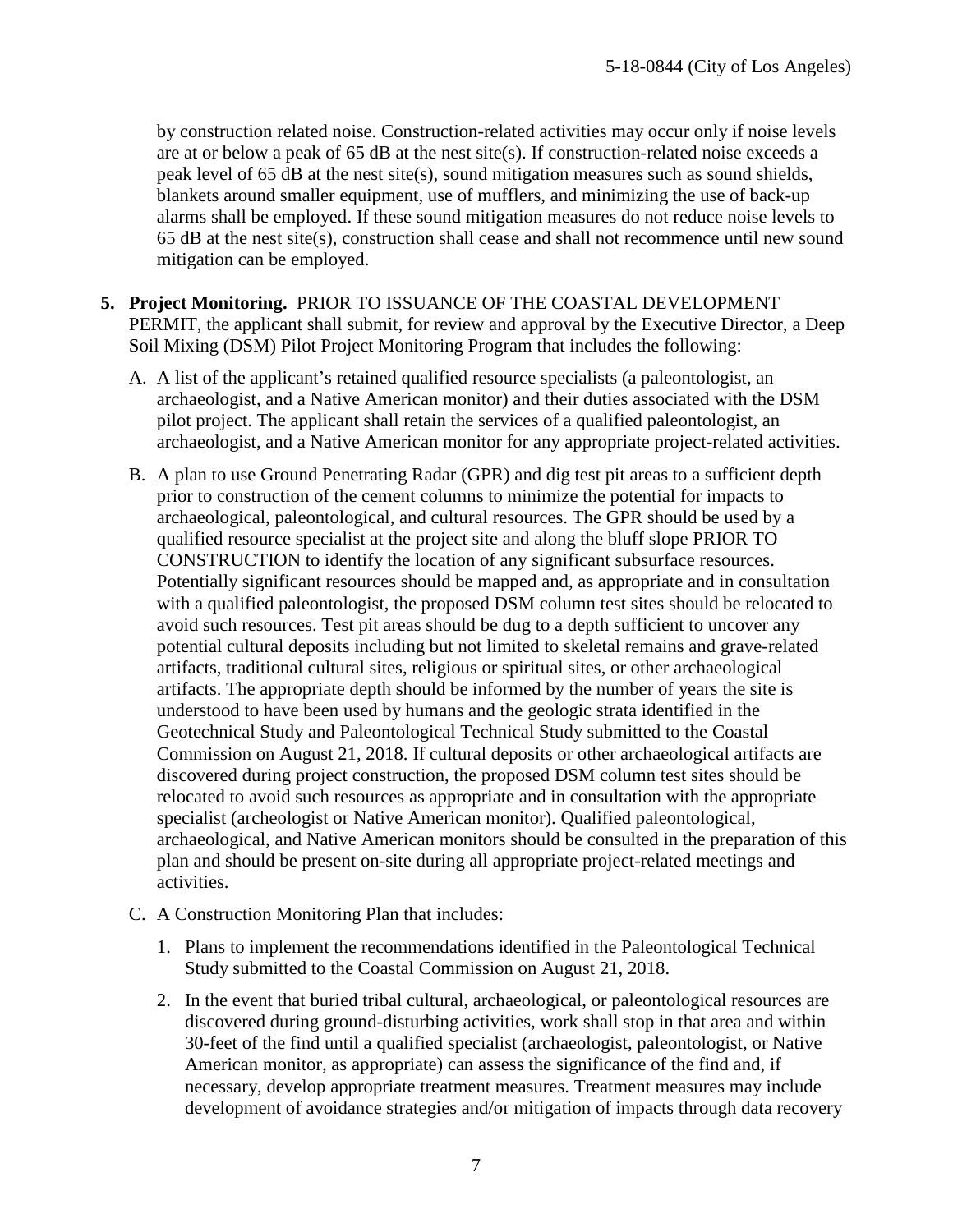programs such as excavation or detailed documentation. If the qualified specialist determines that the sediments being excavated are previously disturbed or are unlikely to contain significant tribal cultural, archaeological, or paleontological materials or fossils, the qualified specialist may specify that monitoring be reduced or eliminated. A report of findings, with an appended itemized inventory of specimens, shall be prepared and shall signify completion of the mitigation. A copy of the report shall be submitted to the Executive Director within 30 days of completion of the project.

- D. A plan to develop and submit a report to the Executive Director within 30 days of the project's completion that shall contain a summary of the pilot project's DSM installation, observations, and lab test results and conclusions regarding the feasibility of using this technique within the California coastal zone.
- E. In the event that the cement columns are exposed, to address potential visual impacts, the applicant shall:
	- 1. Submit photographs to the Executive Director within 30 days of exposure identifying the extent of the exposure.
	- 2. Within 30 days of submitting photographs identifying the extent of the exposure of the cement columns, the applicant shall submit a visual impact analysis and a plan to remove the exposed portion(s) of the cement columns if feasible. If it is not feasible to remove the exposed portion(s) of the cement columns due to geologic hazards, the cement columns shall be colored in such a way that the result would be a natural, mottled appearance, if appropriate.
- <span id="page-7-0"></span>F. The permittee shall undertake development in accordance with the approved plans unless the Commission amends this permit or the Executive Director provides a written determination that no amendment is legally required.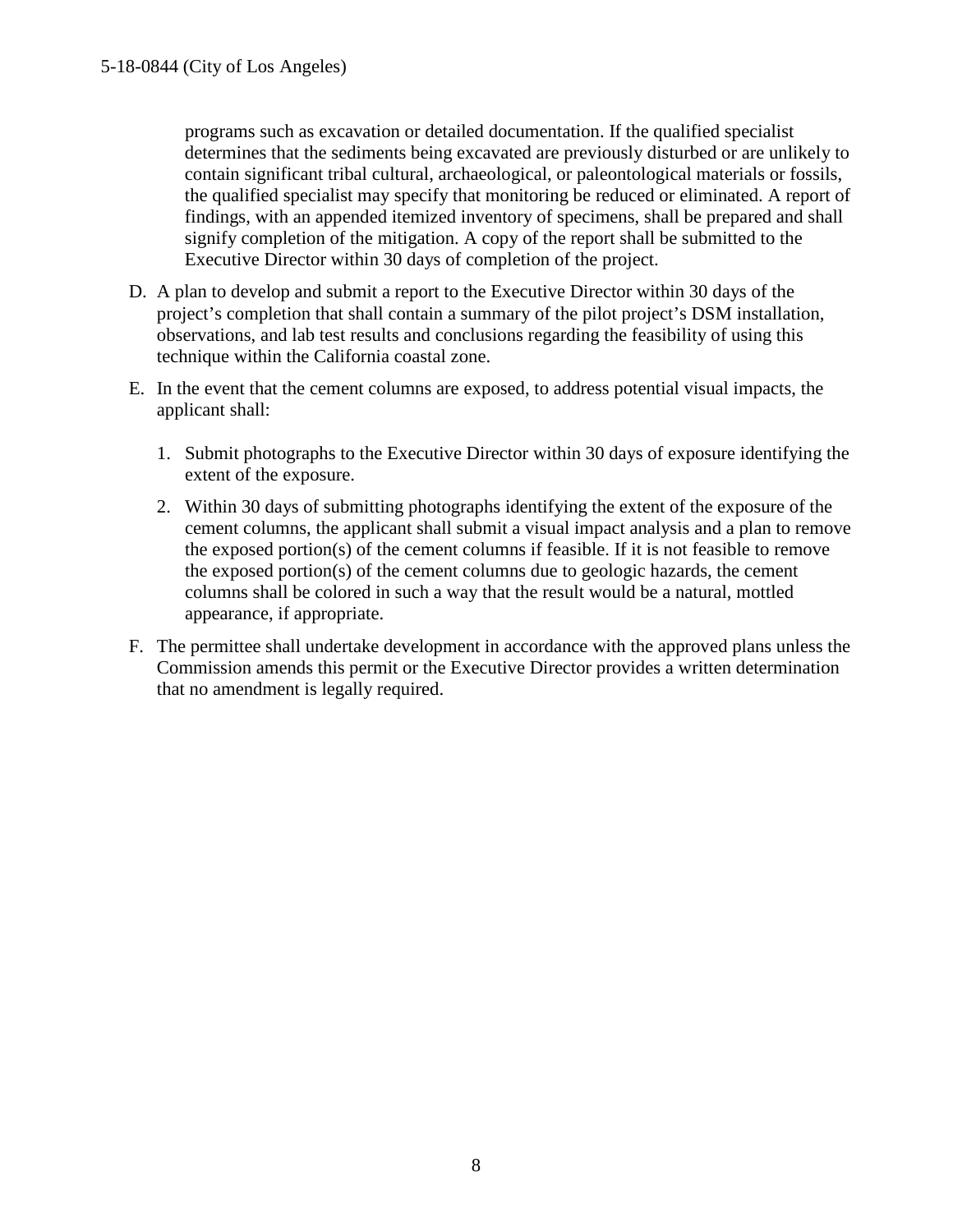# **IV. FINDINGS AND DECLARATIONS**

## <span id="page-8-0"></span>**A. PROJECT DESCRIPTION & LOCATION**

The applicant, the City of Los Angeles Bureau of Engineering, is requesting approval for an approximately eight-week pilot test of a soil stabilization technique (Deep Soil Mixing or DSM) to determine the feasibility of its use in future projects including the adjacent Asilomar landslide mitigation project. The DSM technique is an alternative to the use of soil nail walls, soldier pile and tieback systems, or other deep pilings for geologic stabilization that does not necessitate direct modifications to bluff slopes, reduces soil import and export volumes, and does not impact visual resources. This technique involves drilling columns into the earth by mixing the soil with a cement slurry in-place. Augers with blades or paddles measuring four and six feet would be attached to a crane and mix the existing soil upon entry into the earth. Upon extraction of the auger, the mechanical equipment releases cement slurry, which combines with the soil and solidifies. Up to 339 cubic yards of spoils may be excavated and exported to an appropriate landfill outside the coastal zone.

As proposed, Phase I of the development would include cutting the pavement along the south side of Asilomar Boulevard, creating 3 to 4-foot deep test pits (with archaeological and Native American monitors present) for the collection and containment of construction spoils, and installation of a maximum of seven 90-foot deep columns (three four-feet in diameter and four six-feet in diameter) within three 160 square foot test pit areas along Asilomar Boulevard between Wynola Street and Abramar Avenue in Pacific Palisades (**[Exhibit 2](https://documents.coastal.ca.gov/reports/2019/6/w7a/w7a-6-2019-exhibits.pdf)**). All of the proposed development is within the public right-of-way in the dual permit jurisdiction area of the City of Los Angeles. **Special Condition 1** requires all work to be conducted consistent with the City's proposal subject to the other special conditions and the revised plans.

Two cement soil mixes with varying cement contents would be used. Phase II of the proposed development is an approximately 30-day cure period, during which time the cement would solidify. At the end of the cure period, Phase III involves sampling 2 to 3-inch diameter cores of four of the columns, testing the core samples for shear strength, and refilling, compacting, and laying asphalt along the disturbed portion of Asilomar Boulevard. The City also proposes to prepare and submit a factual report that summarizes the pilot project's DSM installation, observations, and lab test results; to be included in the DSM Pilot Project Monitoring Program required through **Special Condition 5**.

The project site is located on top of a coastal bluff landward of Pacific Coast Highway and approximately ¼ mile from Will Rogers State Beach (**[Exhibit 1](https://documents.coastal.ca.gov/reports/2019/6/w7a/w7a-6-2019-exhibits.pdf)**). The north side of Asilomar Boulevard is developed with a low-density residential neighborhood and the south side of the street (seaward side) fronts Asilomar View Park, which includes open space and habitat area, with public benches oriented toward the expansive coastal view. This plateau overlooking the ocean is a cultural landscape with value to the Gabrieleno Band of Mission Indians-Kizh Nation. Seaward of the proposed development (on the bluff slope) there is a dirt access road through the open space, currently inaccessible due to landslide movement in 2005, and a mobile home park that extends to Pacific Coast Highway.

The proposed construction impacts are mostly temporary (i.e. the closure of the street to the public, use of a crane, cement silos, dump trucks, an excavator, and pickup trucks, and construction-related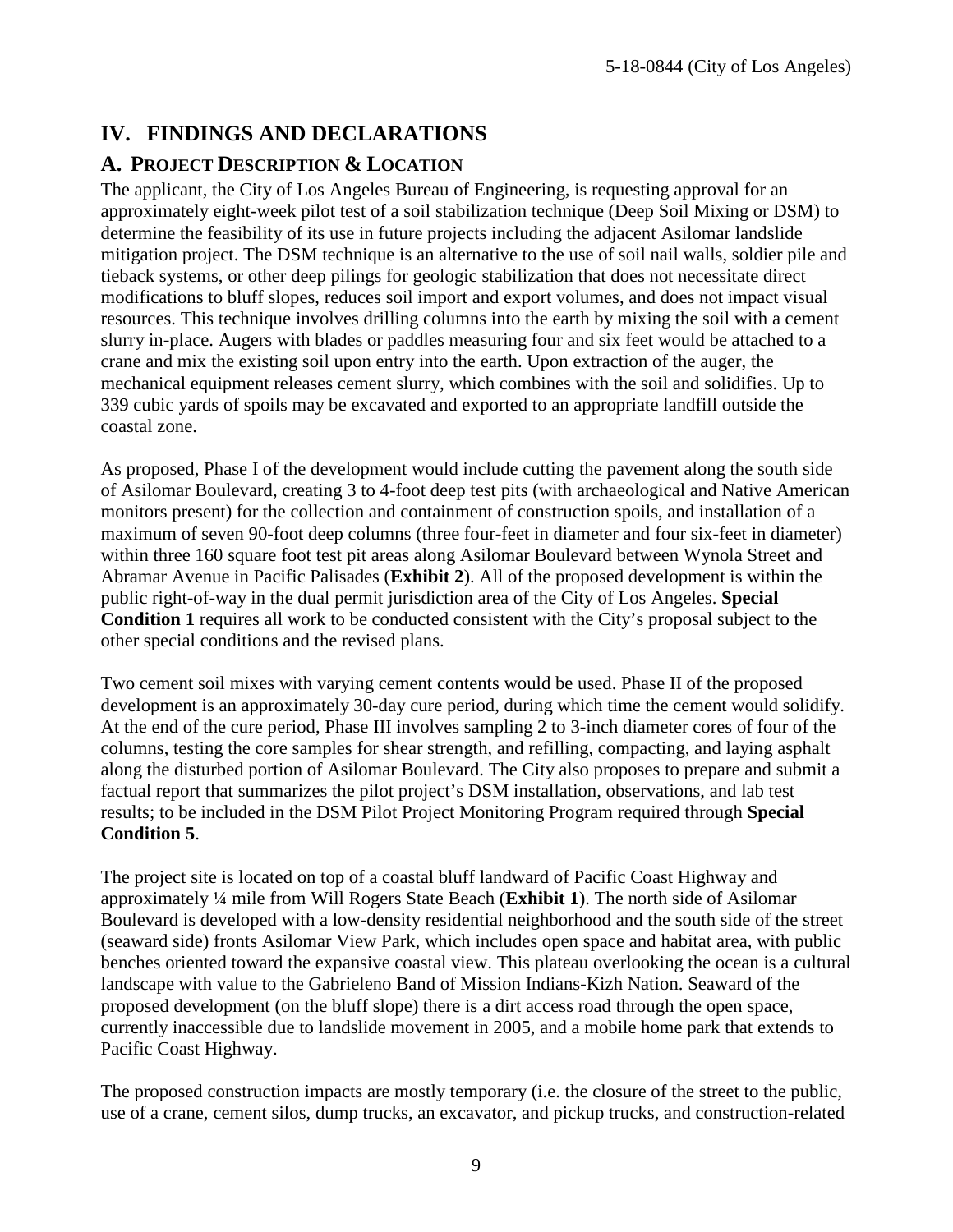noise), incurred for a period of approximately eight weeks. The more permanent development is the installation of the mixed soil and cement columns, which are below grade. Upon completion of construction, there would be no impacts to blue water views or any other visual resources. There would be no work in the habitat area on the face of the bluff.

#### <span id="page-9-0"></span>**B. BIOLOGICAL RESOURCES**

The bluff slope adjacent to the project site is a habitat area occupied by disturbed coastal scrub and lemonade berry scrub communities and a majority of non-native and ornamental plant species. All construction activities would occur on the bluff top, not on the bluff face. During wildlife surveys conducted by AECOM on June 5, 2017, no special-status wildlife species were observed in the open space area. In addition, in a Biological Resources Technical Report produced by AECOM in November 2017, this habitat area was determined not to provide resources that support an urban wildlife movement corridor.

The proposed project site would not extend into the habitat area; however, lemonade berry scrub, a coastal plant community native to Southern California found within approximately twenty feet of the project site, has conservation status ranking and, according to the Commission's Senior Ecologist Dr. Engel, should be protected consistent with Section 30240 of the Coastal Act. Section 30240 requires development adjacent to environmentally sensitive habitat areas (ESHA) be sited and designed to prevent degradation of the sensitive areas. Therefore, **Special Condition 2** is imposed, which requires revised plans that include silt fencing along the south (seaward) side of the project site to minimize deposition of sediment, dust, or other materials from in the adjacent park and habitat area. **Special Condition 3** requires the applicant to follow best management practices including fueling and maintaining mechanical equipment offsite, covering of construction stockpiles, and prompt removal of construction debris.

In addition, Coastal scrub habitat has the potential to support special-status plants and bird species (i.e. the California gnatcatcher), which construction-related noise may impact if found to be nesting in the area. Therefore, **Special Condition 4** requires nesting bird surveys be conducted within 500 feet of the proposed project site and noise mitigation measures be implemented if nesting birds are observed.

Therefore, the proposed development, as conditioned, will not significantly degrade ESHA adjacent to the proposed development, including coastal scrub and lemonade berry scrub, and is compatible with the continued existence of those species; therefore, the project conforms with Sections 30230 and 30240 of the Coastal Act regarding the protection of species of special biological significance and environmentally sensitive habitat areas.

#### <span id="page-9-1"></span>**C. VISUAL RESOURCES, PUBLIC ACCESS, & RECREATION**

The proposed development would temporarily impact public access to Asilomar View Park and coastal views from the park by closing the subject block of Asilomar Boulevard to the public, fencing off the construction area where the road and test areas would be excavated, and using large equipment during construction. However, the project site does not extend into the park area and the public will be able to access Asilomar View Park from Almar Avenue and Medio Avenue and will not be restricted from accessing the full length of the park. In addition, the subject project, as proposed, is temporary (approximately eight weeks). Furthermore, the DSM technique has the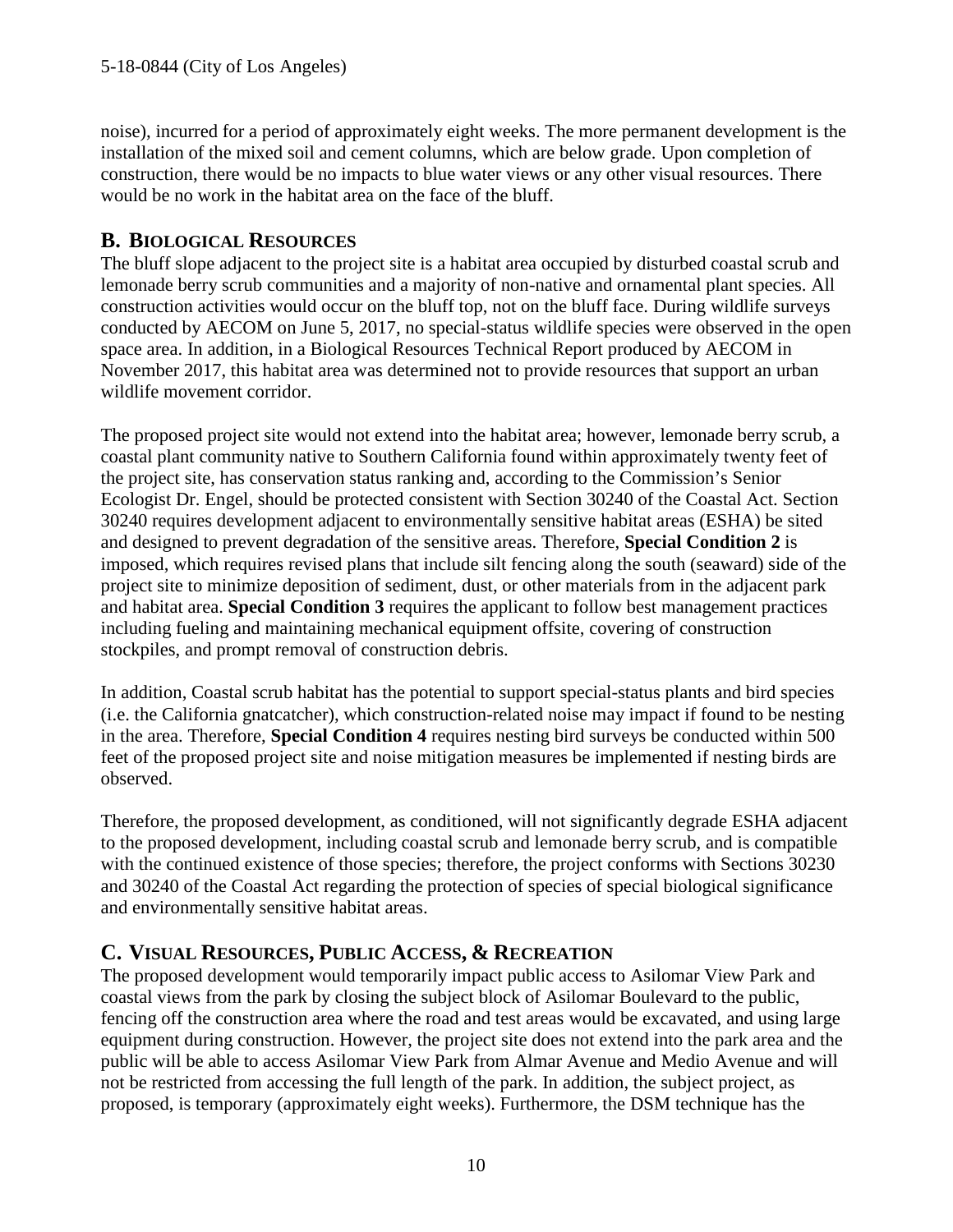potential to serve as an alternative to other soil stabilization techniques that result in long-term impacts to visual resources along the California coastline through modifications to the bluff slope and/or construction of walls. Thus, **Special Condition 5** requires the DSM Pilot Project Monitoring Program to include the production and submittal of a report summarizing the results of the project and identifying the feasibility of the DSM technique for use throughout the California coastal zone. As conditioned, the proposed development conforms with Sections 30210, 30211, 30221, 30223, and 30251 of the Coastal Act.

#### <span id="page-10-0"></span>**D. TRIBAL CULTURAL & ARCHAEOLOGICAL RESOURCES**

The Coastal Commission conducted a tribal consultation in accordance with the Commission's adopted Tribal Consultation Policy. On December 20, 2018, Commission staff sent a Sacred Lands File and Native American Contacts List request to the Native American Heritage Commission (NAHC). On January 2, 2019, the Sacred Lands File Check came back positive and Commission staff subsequently produced a formal notification of the development and request for consultation. The Commission received one response from Chairperson Andrew Salas of the Gabrieleno Band of Mission Indians-Kizh Nation. Commission staff consulted with tribal representatives on April 7, 2018, and were made aware of the significance of the project landscape, a plateau overlooking the ocean, for cultural ceremonies and the presence of identified burial sites and prominent use areas within a mile of the proposed project site. Therefore, pursuant to the Commission's Environmental Justice Policy, adopted by the Commission on March 6, 2019, the landscape at the project location and potential ceremonial artifacts are tribal cultural resources that are afforded protection under Sections 30244 (archaeological resources) and 30251 (visual resources) of the Coastal Act and should be evaluated in the permit action. The City of Los Angeles also consulted with the Gabrieleno Band of Mission Indians-Kizh Nation for a related project, the Asilomar Boulevard Stabilization Project, at the project site.

The visual resources at the project site would be temporarily impacted for up to approximately eight weeks, but the site would be returned to its previous state upon completion of the project construction. To protect potential ceremonial artifacts and other archeological resources that have the potential to be located on-site, the applicant proposes having Native American and archeological monitors on-site during the excavation of the test pit areas. **Special Condition 5** further requires that the applicant develop, submit, and implement a DSM Pilot Project Monitoring Program that requires test pit areas to be excavated to a depth appropriate to minimize impacts to tribal cultural deposits and other archeological artifacts, monitors to be present during all appropriate project meetings and activities, and construction to cease and monitors to be consulted if archeological or cultural resources are discovered. As conditioned, the proposed development is consistent with Sections 30244 and 30251 of the Coastal Act. Although they are not the standard of review, the project is also consistent with the Commission's adopted Tribal Consultation and Environmental Justice policies.

#### <span id="page-10-1"></span>**E. PALEONTOLOGICAL RESOURCES**

A Paleontological Technical Study prepared by Paleo Solutions, Inc. in October 2017, identified that subterranean development in this area has the potential for adverse impacts to scientifically significant paleontological resources. The DSM technique mixes the soil in place with a cement slurry using augers equipped with blades or paddles, which does not allow for paleontological, archaeological, or cultural monitors to observe the soils at depth during construction of the 90-foot